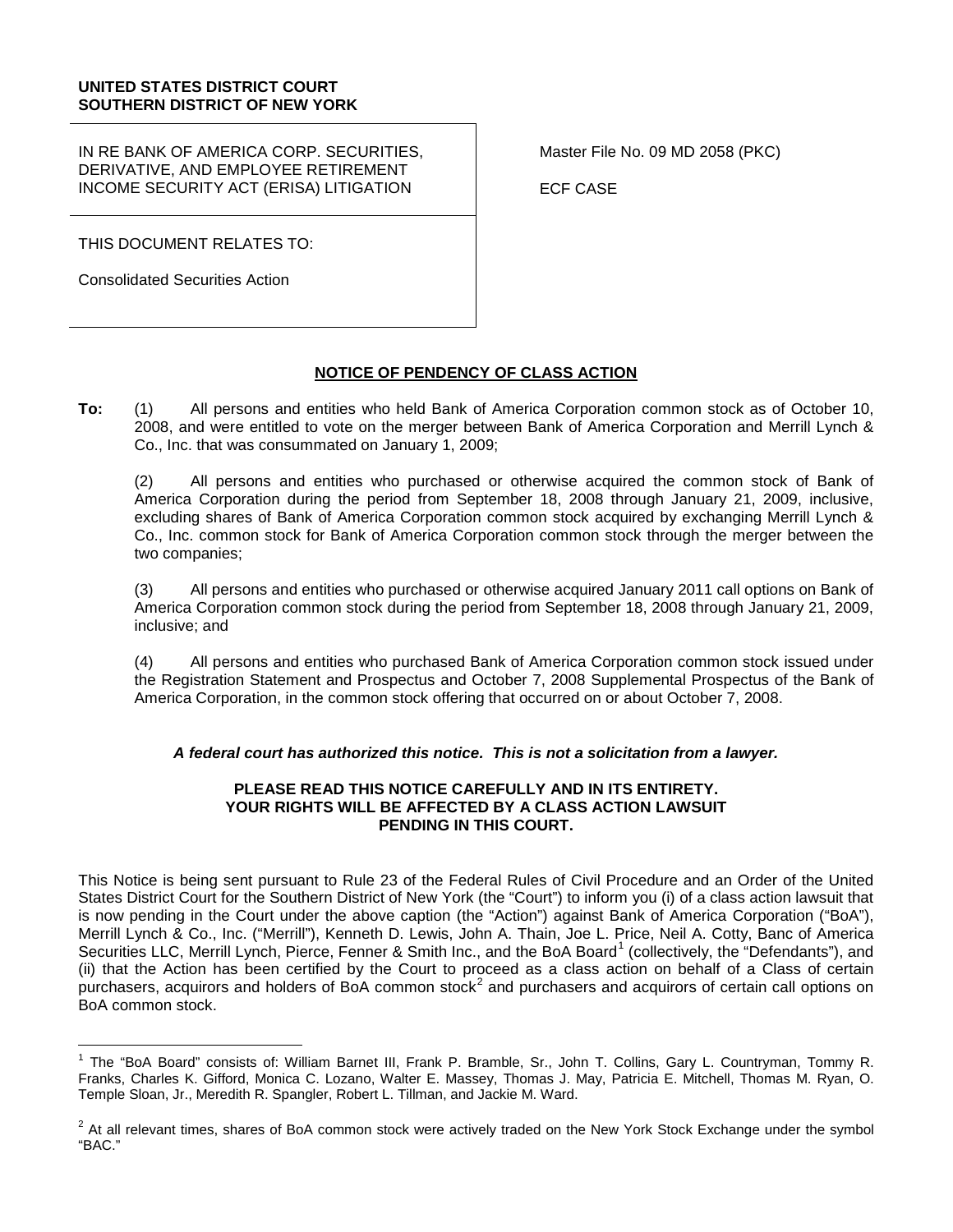1. The "Class," as certified by the Court, consists of:

(i) As to claims under Sections 14(a) and 20(a) of the Securities Exchange Act of 1934 ("Exchange Act"), all persons and entities who held BoA common stock as of October 10, 2008, and were entitled to vote on the merger between BoA and Merrill, and were damaged thereby; and (ii) as to claims under Sections 10(b) and 20(a) of the Exchange Act, all persons and entities who purchased or otherwise acquired BoA common stock during the period from September 18, 2008 through January 21, 2009, inclusive, excluding shares of BoA common stock acquired by exchanging stock of Merrill for BoA stock through the merger between the two companies consummated on January 1, 2009, and were damaged thereby; and (iii) as to claims under Sections 10(b) and 20(a) of the Exchange Act, all persons and entities who purchased or otherwise acquired January 2011 call options of BoA from September 18, 2008 through January 21, 2009, inclusive, and were damaged thereby; and (iv) as to claims under Sections 11, 12(a)(2), and 15 of the Securities Act of 1933 (the "Securities Act"), all persons and entities who purchased BoA common stock issued under the Registration Statement and Prospectus and October 7, 2008 Prospectus Supplement of BoA, in the common stock offering that occurred on or about October 7, 2008, and were damaged thereby.

Excluded from the Class by definition are:

Defendants, present or former executive officers of BoA and Merrill, present or former members of Merrill's and BoA's Board of Directors and their immediate family members (as defined in 17 C.F.R. § 229.404, Instructions).

- 2. This Notice is directed to you because you may be a member of the Class. If you are a member of the Class, your rights will be affected by this Action. If you do not meet the Class definition, this Notice does not apply to you. If you are uncertain whether you are a member of the Class, contact Class Counsel listed in paragraph 23 below, or your own attorney.
- 3. This Notice is not an admission by Defendants or an expression of any opinion of the Court concerning the merits of the Action, or a finding by the Court that the claims asserted by Lead Plaintiffs in this case are valid. This Notice is intended solely to advise you of the pendency of the Action and of your rights in connection with it. Defendants have denied Lead Plaintiffs' claims and contend that they are not liable for the harm alleged by Lead Plaintiffs.
- 4. The Class definition may be subject to change by the Court pursuant to Rule 23 of the Federal Rules of Civil Procedure.

## **OVERVIEW AND STATUS OF THIS ACTION**

- 5. On September 15, 2008, BoA agreed to acquire Merrill in a stock-for-stock transaction in which shares of Merrill common stock would be exchanged for 0.8595 shares of BoA common stock (the "Merger"). BoA and Merrill issued a Definitive Joint Proxy Statement to shareholders on November 3, 2008, and on December 5, 2008, BoA and Merrill shareholders voted in favor of the Merger. The Merger was consummated on January 1, 2009.
- 6. Beginning in January 2009, numerous putative securities fraud class actions were filed against BoA, Merrill, and certain officers and directors of both companies related to the Merger.
- 7. By Order dated June 30, 2009, the Court consolidated the federal securities actions and appointed the State Teachers Retirement System of Ohio; the Ohio Public Employees Retirement System; the Teacher Retirement System of Texas; Stichting Pensioenfonds Zorg en Welzijn, represented by PGGM Vermogensbeheer B.V.; and Fjärde AP-Fonden as Lead Plaintiffs pursuant to the Private Securities Litigation Reform Act of 1995 (the "PSLRA"). In the same Order, the Court also approved Lead Plaintiffs' selection of Bernstein Litowitz Berger & Grossmann LLP, Kaplan Fox & Kilsheimer, LLP, and Kessler Topaz Meltzer & Check, LLP (f/k/a Barroway Topaz Kessler Meltzer & Check, LLP) as lead counsel for the Class.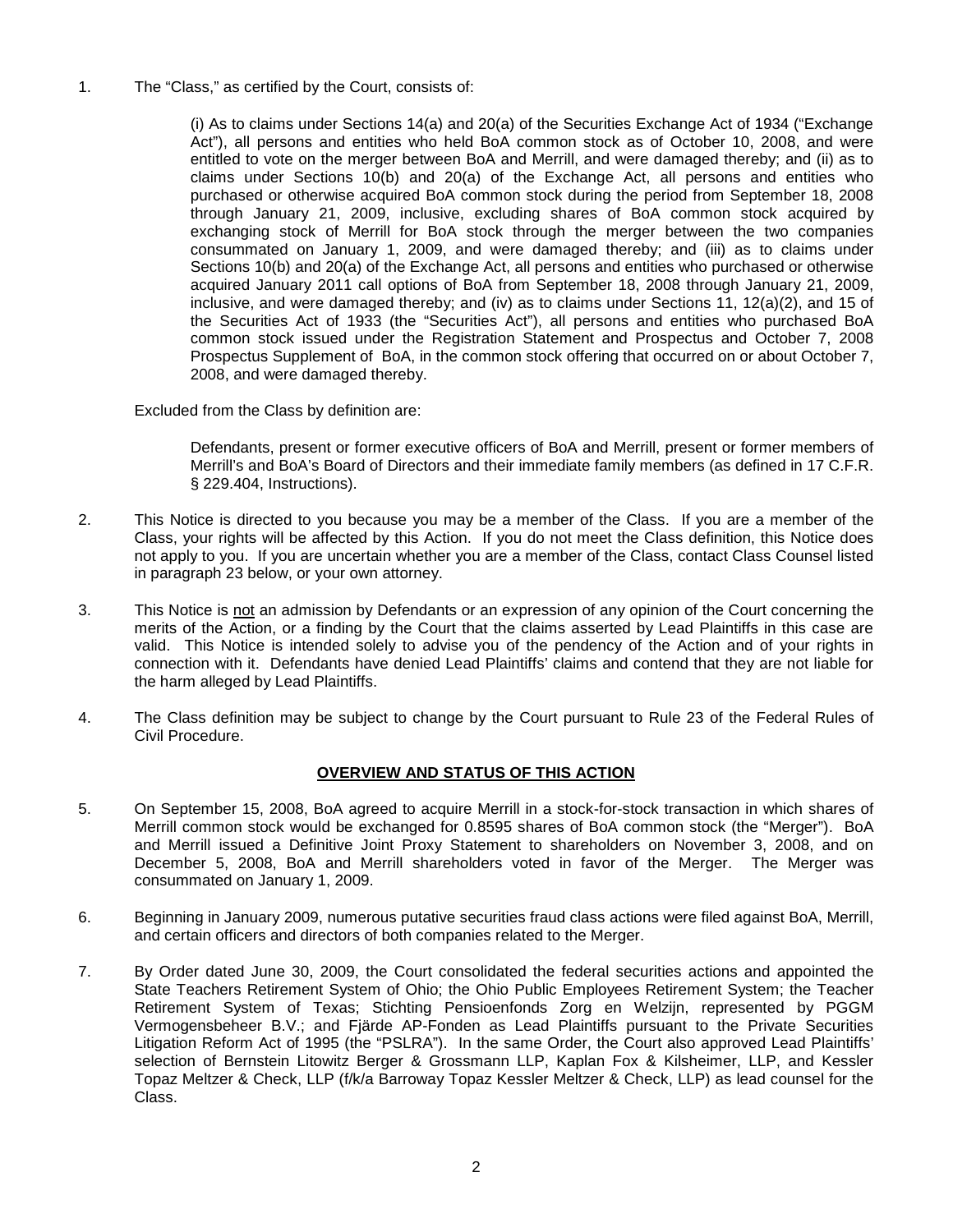- 8. On September 25, 2009, Lead Plaintiffs filed their Consolidated Amended Class Action Complaint (the "First Amended Complaint" or "Complaint"), which alleged, among other things, that Defendants violated the federal securities laws by failing to disclose, prior to the shareholder vote approving the Merger, that (i) Merrill had suffered billions of dollars in losses during the fourth quarter of 2008, and (ii) BoA had agreed to allow Merrill to pay up to \$5.8 billion in bonuses to its employees before the Merger closed, notwithstanding those substantial losses. The Complaint alleged that BoA shareholders voted to approve the Merger unaware of these material facts.
- 9. The Complaint further alleged that, following the shareholder vote, but before the Merger closed on January 1, 2009, (i) BoA decided that it had grounds to terminate the Merger because of the magnitude of Merrill's losses, and (ii) in order to consummate the Merger and absorb Merrill's fourth quarter losses, BoA obtained a \$138 billion bailout from the Federal Government to prevent BoA's own collapse. The Complaint alleged that these facts were not disclosed to investors before the Merger closed.
- 10. The Complaint further alleged that the truth about Merrill's financial condition was not revealed until mid-January 2009, when BoA announced that Merrill had suffered a loss of more than \$21 billion during the fourth quarter of 2008 and, as a result, BoA had sought and obtained a \$138 billion taxpayer bailout. The Complaint also alleges that on January 21, 2009, it was further reported that, despite Merrill's losses, BoA had allowed Merrill to pay \$3 to \$4 billion in bonuses before the Merger closed, and that, as these facts became known, the price of BoA common stock declined in value, allegedly causing damage to Class Members.
- 11. Based on the facts set forth above, the First Amended Complaint alleged that Defendants violated Sections 14(a), 10(b), and 20(a) of the Exchange Act, and Sections 11, 12(a)(2) and 15 of the Securities Act. In addition to BoA and Merrill, the First Amended Complaint named Kenneth D. Lewis, John A. Thain, Joe L. Price, Neil A. Cotty, Banc of America Securities LLC, Merrill Lynch, Pierce, Fenner & Smith Inc., and the BoA Board as Defendants.
- 12. All Defendants moved to dismiss the First Amended Complaint. The motions were fully briefed, and on August 27, 2010, the Court issued a Memorandum and Order that granted in part, and denied in part, Defendants' motions to dismiss. Specifically, the Court sustained (1) Lead Plaintiffs' Section 14(a) claim regarding (i) Merrill's ability to pay bonuses to its employees for fiscal year 2008 prior to the Merger closing, and (ii) Merrill's fourth quarter 2008 losses; (2) Lead Plaintiffs' Section 10(b) claims regarding Merrill's ability to pay bonuses to its employees for fiscal year 2008 prior to the Merger closing; (3) Lead Plaintiffs' Section 20(a) claims for control person liability; and (4) Lead Plaintiffs' Securities Act claims. The Court dismissed Lead Plaintiffs' remaining claims, including Lead Plaintiffs' Section 10(b) claims regarding Defendants' failure to disclose Merrill's fourth quarter 2008 losses.
- 13. On October 22, 2010, Lead Plaintiffs filed a Consolidated Second Amended Class Action Complaint (the "Second Amended Complaint"), which contained additional allegations in support of Lead Plaintiffs' Section 10(b) claims against Defendants Lewis, Price and BoA related to these Defendants' failure to disclose Merrill's fourth quarter losses and BoA's receipt of the taxpayer bailout.
- 14. After full briefing on Defendants' motions to dismiss the Second Amended Complaint, by Memorandum and Order dated July 29, 2011, the Court sustained Lead Plaintiffs' Section 10(b) claims regarding Defendants' failure to disclose Merrill's fourth quarter losses, but granted Defendants' motion to dismiss Lead Plaintiffs' claims related to Defendants' failure to disclose the taxpayer bailout.
- 15. On August 31, 2011, Defendants answered the Second Amended Complaint. Defendants denied Lead Plaintiffs' claims and asserted several affirmative defenses to liability.
- 16. Pursuant to the Court's Order setting the discovery and briefing schedule with respect to Lead Plaintiffs' motion for class certification, on October 17, 2011, Lead Plaintiffs filed their Motion for Class Certification and Appointment of Class Representatives and Class Counsel. After class certification discovery and a full round of briefing, on February 6, 2012, the Court issued a Memorandum and Order granting Lead Plaintiffs' Motion for Class Certification and Appointment of Class Representatives and Class Counsel. The trial in this action has been scheduled by the Court to begin at 10:00 a.m. on October 22, 2012.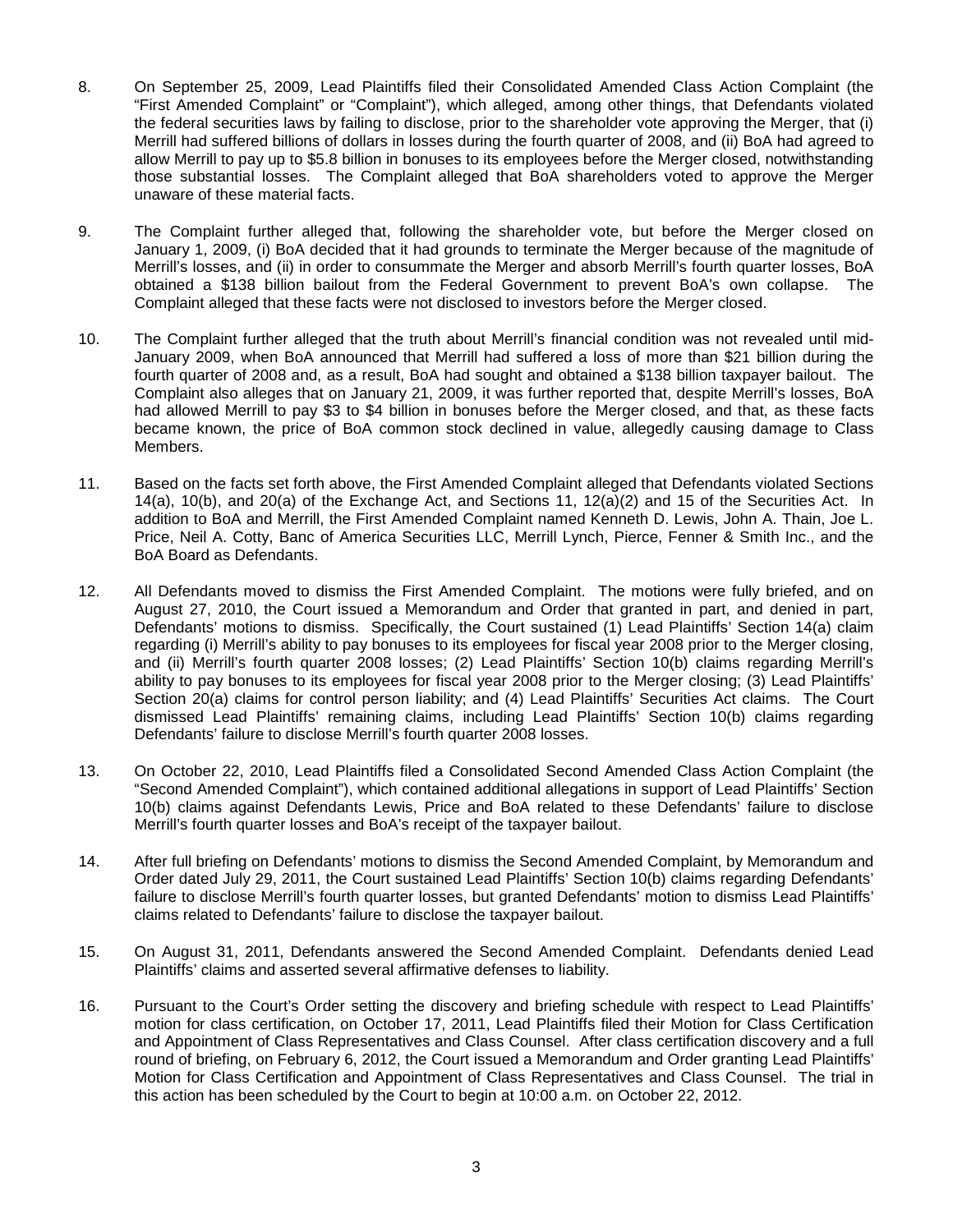## **YOUR RIGHTS AS A CLASS MEMBER**

- 17. A class action is a type of lawsuit in which one or several individuals or entities prosecute claims on behalf of all members of a group of similarly-situated persons and entities to obtain monetary or other relief for the benefit of the entire group. Class actions avoid the necessity of each member of a class having to file his, her or its own separate lawsuit to obtain relief. Class actions are used to decide legal and factual issues that are common to all members of a class.
- 18. If you (a) owned BoA common stock as of October 10, 2008, and were entitled to vote on the Merger between BoA and Merrill, (b) purchased or otherwise acquired BoA common stock or January 2011 call options from September 18, 2008 through January 21, 2009, inclusive, or (c) purchased BoA common stock issued under the Registration Statement and Prospectus and October 7, 2008 Prospectus Supplement of BoA, in the common stock offering that occurred on or about October 7, 2008, and were damaged thereby, and you are not excluded from the Class by definition, you are a member of the Class. If you are a member of the Class, you have the right to decide whether to remain a member of the Class. *If you choose to remain a member of the Class, you do not need to do anything at this time other than to retain your documentation reflecting your transactions and holdings in BoA common stock or*  January 2011 call options on BoA common stock as discussed below in paragraph 19. If you are a member of the Class and wish to be excluded from the Class, you must request exclusion in accordance with the procedure set forth in paragraph 20, below. Your decision is important for the following reasons:
	- a. **If you choose to remain a member of the Class**, you will be bound by all past, present and future orders and judgments in the Action, whether favorable or unfavorable. If any money is awarded to the Class, either through a settlement with Defendants or a judgment of the Court, you will be eligible to receive a share of that award. If, however, Defendants prevail, you may not pursue a lawsuit on your own behalf with regard to any of the issues decided in this Action. Pursuant to Rule 23(e)(4) of the Federal Rules of Civil Procedure, it is within the Court's discretion as to whether a second opportunity to request exclusion from the Class will be allowed if there is a settlement or judgment in the Action. Please note that if you remain a member of the Class, you will not be personally responsible for Class Counsel's attorneys' fees or costs. Class Counsel has agreed to represent the Class on a contingent fee basis, which means that they will be awarded fees and costs only if they succeed in obtaining a recovery from one or more Defendants. Any attorneys' fees for Class Counsel will be awarded by the Court from the settlement or judgment, if any, obtained on behalf of the Class. As a member of the Class you will be represented by Class Counsel. You may remain a member of the Class and elect to be represented by counsel of your own choosing. If you do retain separate counsel, you will be responsible for that attorneys' fees and expenses and such counsel must enter an appearance on your behalf by filing a Notice of Appearance with the Court and mailing it to Class Counsel at the addresses set forth in paragraph 23 below on or before May 7, 2012.
	- b. **If you choose to be excluded from the Class**, you will not be bound by any judgment in this Action, nor will you be eligible to share in any recovery that might be obtained in this Action. However, you may be able to retain the right to individually pursue any legal rights that you may have against any Defendants with respect to the claims asserted in the Action. Please refer to paragraphs 20-22 below if you would like to be excluded from the Class.
- 19. Members of the Class will be eligible to participate in any recovery that might be obtained in the Action. While this Notice is not intended to suggest any likelihood that Lead Plaintiffs or members of the Class will recover any such damages, should there be a recovery, members of the Class will be required to support their requests to participate in the distribution of any such recovery by demonstrating their membership in the Class and documenting their purchases, sales and/or holdings of BoA common stock and/or January 2011 call options, and their resulting damages. *For this reason, please be sure to keep all records of your transactions in these securities*.

# **HOW TO BE EXCLUDED FROM THE CLASS**

20. If you wish to be excluded from the Class, you must specifically request exclusion in accordance with the following procedures. To exclude yourself from the Class, you must send a letter by first-class mail stating that you "request exclusion from the Class in *In re Bank of America Corp. Securities Litigation*, Master File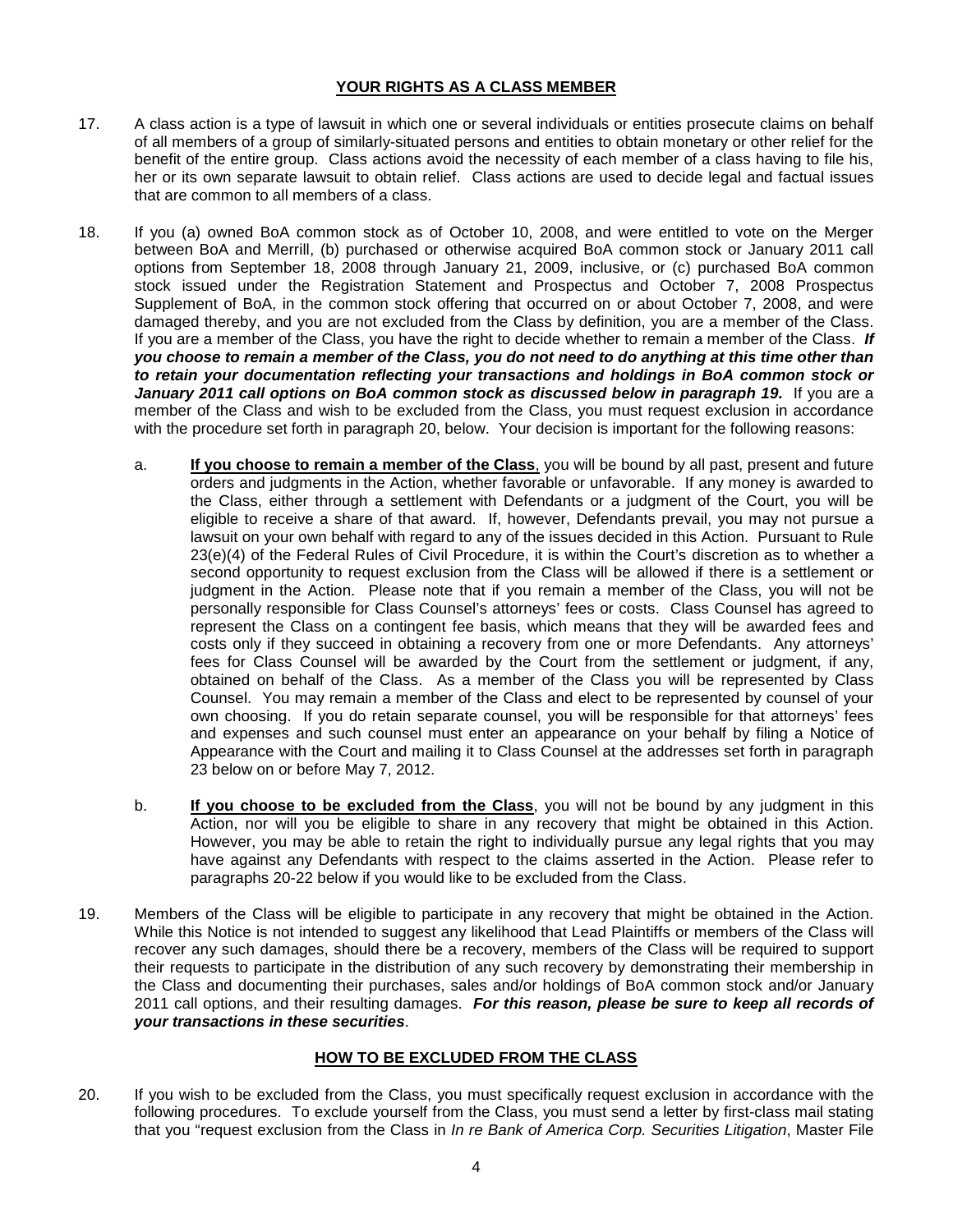No. 09 MD 2058 (PKC)." Your request must (i) state the name, address and telephone number of the person or entity requesting exclusion; (ii) state the number of shares of BoA common stock and the number of January 2011 call options on BoA common stock purchased, otherwise acquired, held and/or sold on or during the relevant periods as well as the dates and prices of each such purchase, acquisition and/or sale during the relevant periods; and (iii) be signed by the person or entity requesting exclusion or an authorized representative. You must mail your exclusion request, postmarked by no later than May 7, 2012, to:

#### *In re Bank of America Corp. Securities Litigation* **EXCLUSIONS** c/o The Garden City Group, Inc. PO Box 9876 Dublin, Ohio 43017-5776

You cannot exclude yourself from the Class by telephone or by e-mail and a request for exclusion shall not be effective unless it contains all the information called for by this paragraph and is postmarked by the date stated above, or is otherwise accepted by the Court.

- 21. If your request for exclusion complies with the requirements set forth above, you will not be bound by any judgment in this Action, nor will you be eligible to share in any recovery that might be obtained in this Action.
- 22. Do not request exclusion from the Class if you wish to participate in this Action as a member of the Class.

## **CLASS COUNSEL**

23. As a member of the Class, you will be represented by Class Counsel, who are:

Robert N. Kaplan Max W. Berger Max W. Berger Max David Kessler<br>Trederic S. Fox Steven B. Singer Castalland Cregory Casta Frederic S. Fox **Steven B. Singer** Steven B. Steven B. Singer Gregory Castaldo<br>
STER TOPAZ<br>
STER TOPAZ **KAPLAN FOX BERNSTEIN LITOWITZ KESSLER TOPAZ** 850 Third Ave, 14th Fl. 1285 Avenue of the Americas 280 King of Prussia Road New York, NY 10019 1898 280 King of Prussia Road New York, NY 10019 (212) 687-1980 (212) 554-1400 (610) 667-7706

**& KILSHEIMER LLP BERGER & GROSSMANN LLP MELTZER & CHECK LLP**

24. As noted above, unless you elect to retain your own personal lawyer, by remaining in the Class, you will not subject yourself to any direct obligations to pay the costs of the litigation. In the event there is a recovery by the Class in this Action, all costs and expenses of the Action, including Class Counsel's attorneys' fees, will be paid from that recovery in an amount approved by the Court.

# **PLEASE KEEP YOUR ADDRESS CURRENT**

25. To assist the Court and the parties in maintaining accurate lists of Class members, you are requested to mail notice of any changes in your address to:

> *In re Bank of America Corp. Securities Litigation* c/o The Garden City Group, Inc. PO Box 9876 Dublin, Ohio 43017-5776

26. If this Notice was forwarded to you by the postal service, or if it was otherwise sent to you at an address that is not current, you should immediately contact the Notice Administrator, The Garden City Group, Inc., at the address above or by calling (855) 733-8308 and provide them with your correct address. If The Garden City Group, Inc. does not have your correct address, you may not receive notice of important developments in this Action.